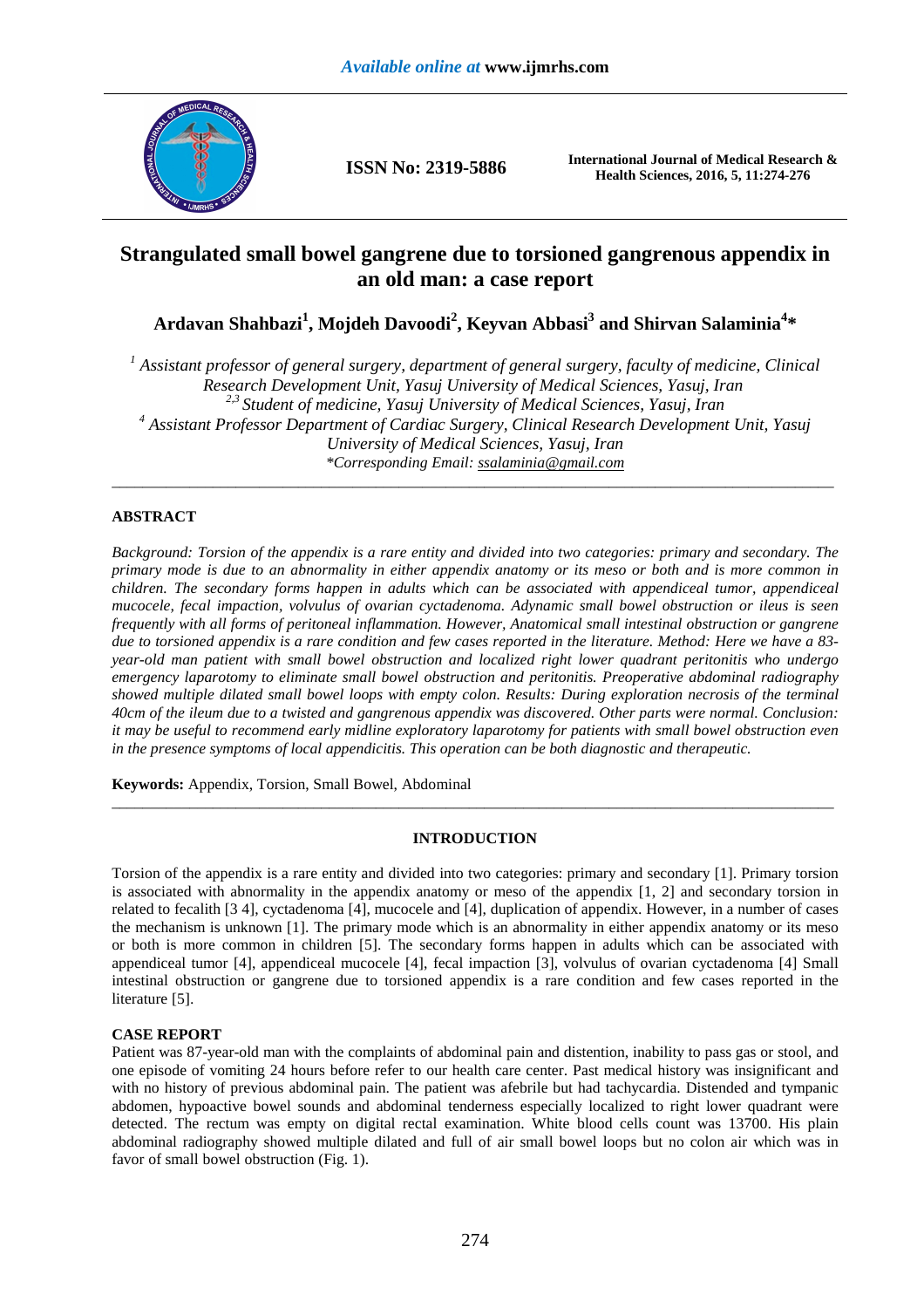

**Figure 1. Plain abdominal radiography. Note dilated small bowel loops** 

Emergency midline laparotomy was done with the impression of small bowel obstruction. During exploration a 40 cm gangrenous small bowel loop was seen starting 2 cm from the ileocecal valve toward proximal. Appendix was seen with a gangrenous tip and twisted around the meso of this gangrenous small bowel loop (fig. 2).



**Figure 2. Left picture: showed torsion of appendix with twisting around the terminal loop of ileum and its strangulation and gangrene (red arrow). Right picture: appendectomy and detorsionizing of bowel loop (white asterisk)** 

There was also 700 cc of blood in the abdominal cavity. Ileocecal resection and orthotropic ileo-cecal anastomosis with appendectomy were performed. The patient went into remission after surgery and was discharged after an uneventful but prolonged ( about one month admission and two weeks of admission in intensive care unit) hospital course.

#### **DISCUSSION**

In this patient we seen a twisted and ring shaped appendix with grossly gangrenous tip which turned around distal loops of ileum. No definite abnormality in its meso or anatomy was seen. Other organs were normal. In 1918, Payne first reported a case of torsioned vermiform appendix but without infection or bowel strangulation [6]. Among the previous case reports the youngest age that has been reported is 50-days old and the oldest one 76 years old [7]. The most frequent form of presentation is acute abdominal pain and it shows itself as restlessness in small children [7]. Our patient had a history of acute abdominal pain with localized right lower quadrant peritonitis but his small bowel obstruction symptoms were dominant. This was also the dominant presentation in most of previous case reports in literature review for adult patients [7]. Appendix rotation is both clockwise and counterclockwise direction in the range between 120 to 180 degrees [7]. The pathology of the appendix can be varied from a twisted one, fecalith with or without infection to a low or severely congested or even a gangrenous and necrotic [7]. This patient had distal necrosis and infection of the appendix and the process of twisting and bowel gangrene may be due to adhesion of the inflamed tip of the appendix to the posterior peritoneum with resultant bowel loop strangulation and gangrene, however, since the patient did not report any history of previous abdominal pain, primary or secondary cause was not determined [5]. In our patient symptoms of small bowel obstruction was prominent and laparotomy was performed, which revealed a fried sausage shaped appendix that was the cause of obstruction with twisting around a loop of the terminal ileum.

In one study with review of literature, they found that the underlying pathology in intestinal obstruction caused by appendicitis could be happen in four different ways as follow: adynamic ileus, mechanical without strangulation,